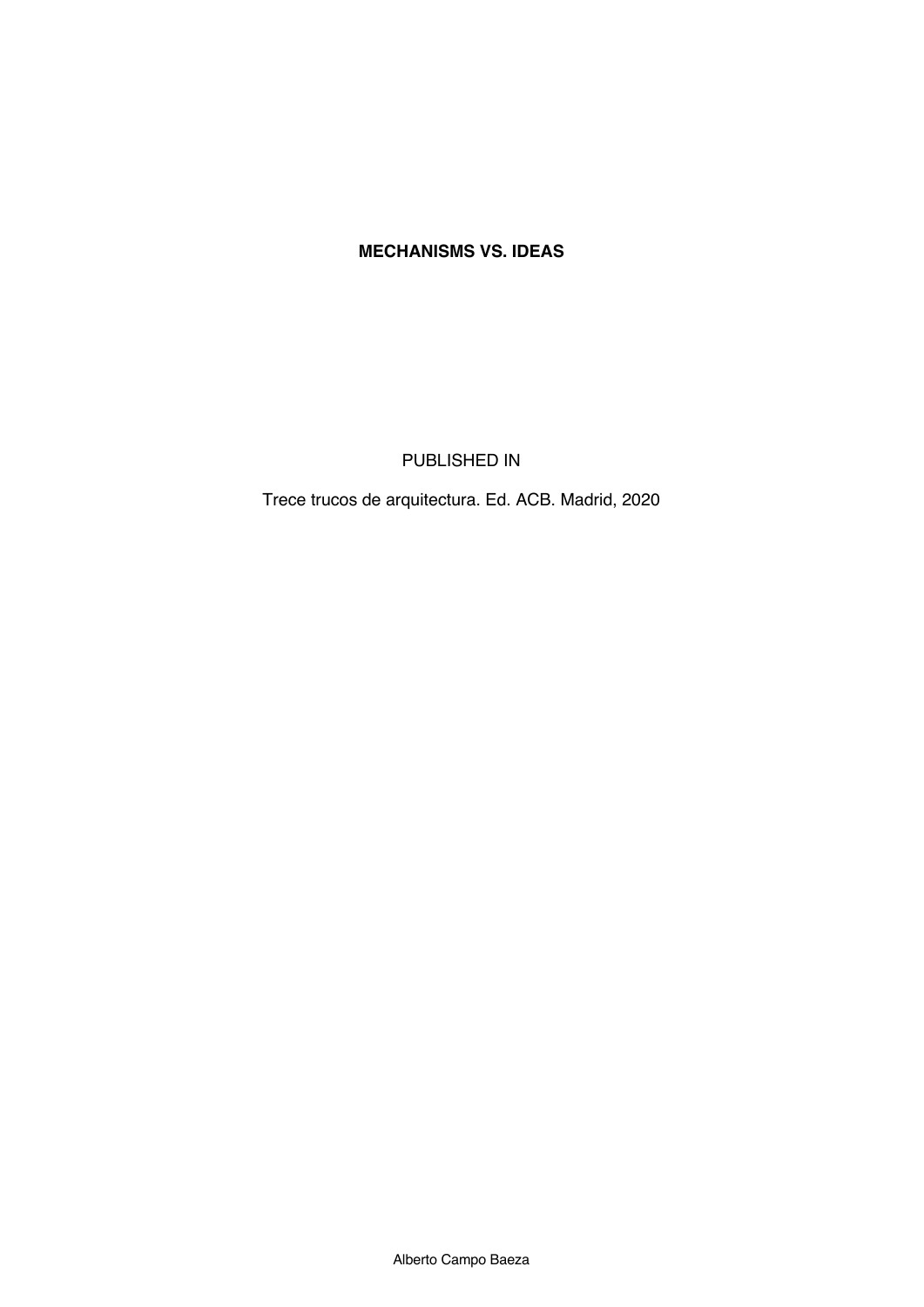## **MECHANISMS VS. IDEAS**

Y todos cuantos vagan, de ti me van mil gracias refiriendo. Y todos más me llagan, y déjame muriendo un no sé **qué que que**dan balbuciendo.

[And all those who wander, from you I get a thousand thanks for referring to you. And everyone else gets to me, and leave me dying a I don't know what that are left stammering.]

This is how the wife expresses herself in the Spiritual Canticle of St. John of the Cross with such a tearfulness that makes us burst into tears. And for this the poet uses a literary device that in poetry is called alliteration. As if it were a cooking recipe, he puts three pinches of salt in the pot: "a I don't know what *that* are left babbling", a pronoun, an article and the beginning of a verb. The alliteration, so ingenious and so effective, is nothing more than a poetic mechanism that materializes well here the babbling that produces the tearing of love described in the poem.

Thus, the architectural mechanisms. Many times I have spoken to my students of these architectural mechanisms that are nothing more than spatial operations capable of helping to set up the ideas that we want to materialize. Ideas in architecture, in the end, always translate into forms. And forms in architecture have proportions and measures and concrete materials. And often working with form through simple architectural mechanisms allows us to materialize in a simple way ideas that at first glance seem complex.

These mechanisms in architecture are always related to the physical man, to the human body, like architecture itself. Because if poetry relates to the soul, to memory, to understanding, to reason, architecture also relates to the body. Hence the importance of measure, proportion and materials, and also of light. These mechanisms of architecture, like cooking recipes, if applied with precision, can be very effective.

In Spanish the term mechanism usually leads to think of technical elements. When I have searched in the dictionary of the Real Academia Española de la Lengua the term mechanism, I have not been able to find the meaning of this word in relation to architecture. Not even in the María Moliner. Nor in Google or similar. In English the term *tools* seems to fit well, better, to this of mechanisms. So I am encouraged to write now on this topic that I think is important for architects.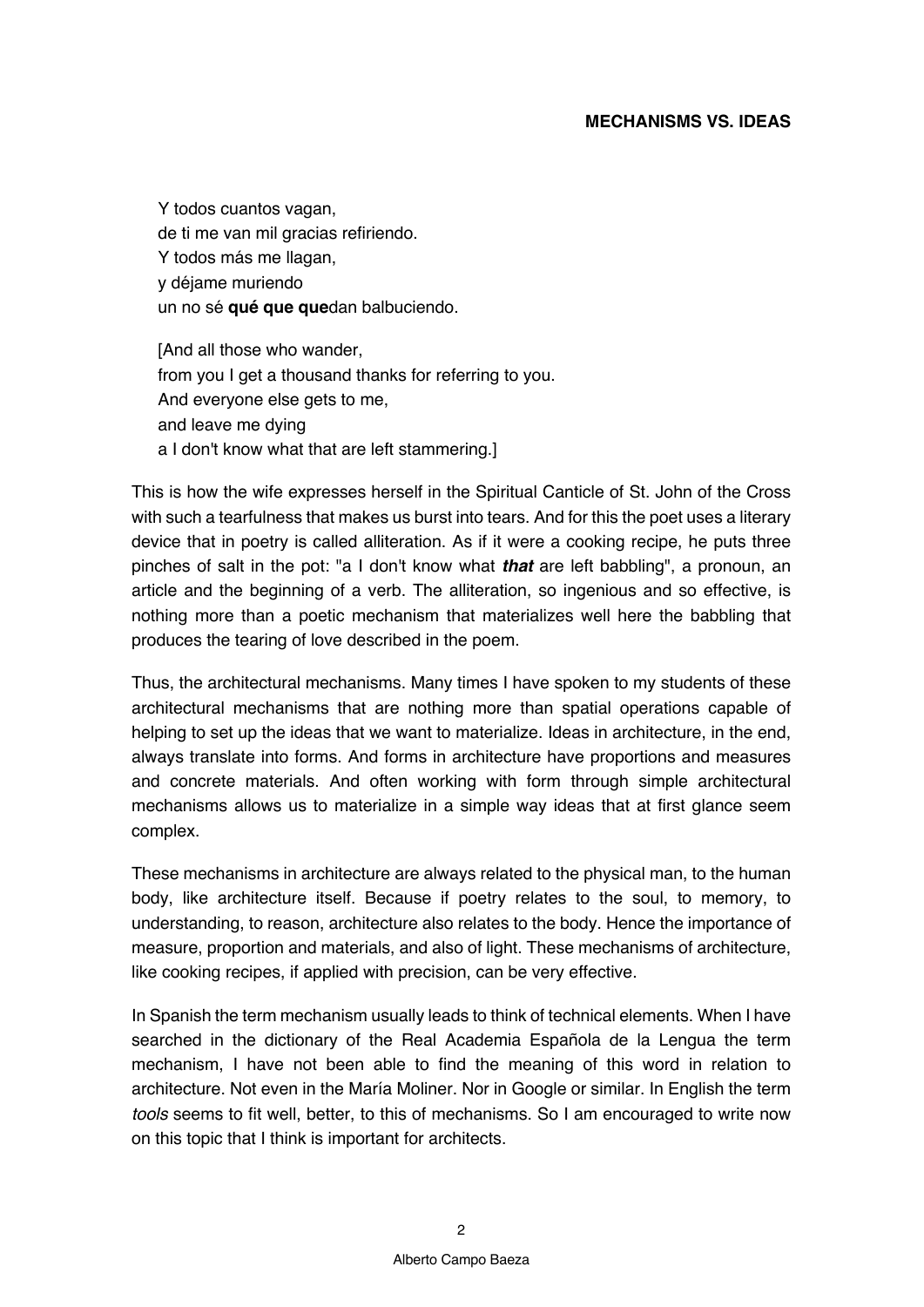In some of my published texts I have developed at greater length and depth some of these mechanisms. Here it is a question of making a commented enumeration at the appropriate length of some of what I consider to be the most important and effective mechanisms with which an architect can work.

This collection of tricks, these thirteen architectural tricks, are like a recipe book of tricks, of tricks, as the classics say, to get out of architectural battles with flying colors.

## CONSIDERATIONS

Architectural mechanisms are formal strategies to achieve spatial results. They are not ideas but simply operations to translate those ideas. A double height connected to another double height after a vertical displacement is not an architectural idea. It is simply a mechanism to translate and make visible the idea of a diagonal space.

If the structure serves, in addition to transmitting the weight of gravity to the earth, to establish the order of space, the mechanisms serve to tighten, to tune this ordered space, like someone who tunes a musical instrument to make it sound better.

Mechanisms have always been used in architecture.

We could assimilate them to metrics in poetry. The sonnet is a poetic mechanism that manifests itself with enormous efficacy in any past, present and future tense.

They relate to the physical man, to the human body.

Sometimes they are new inventions, as when Bernini proposes the luce *alla Bernina*, hiding the focus from where the light that illuminates the space comes from. To produce our astonishment.

Sometimes they are mathematical procedures. The 9 m diameter of the Pantheon in Rome and the 43 m diameter of its spherical dome are mathematically measured to control with absolute precision the entrance of the sun's rays and the angle of the viewer's vision.

Sometimes they are strategies of order, such as the mechanism of the hypostyle room, to order the space in an unequivocal and effective way. Other times a new order is proposed, such as Kazuyo Sejima's park space, to order the space in a different way.

Sometimes they are as simple as the translucent ceiling with which Terragni, in the Triennale house in Milan, gives a twist to Pierre Chareau's Maison de Verre in Paris where he creates a translucent space, a cloud.

Sometimes new mechanisms are created, such as drilling solid light into the translucent space. To tighten the space even more in a new and very effective way.